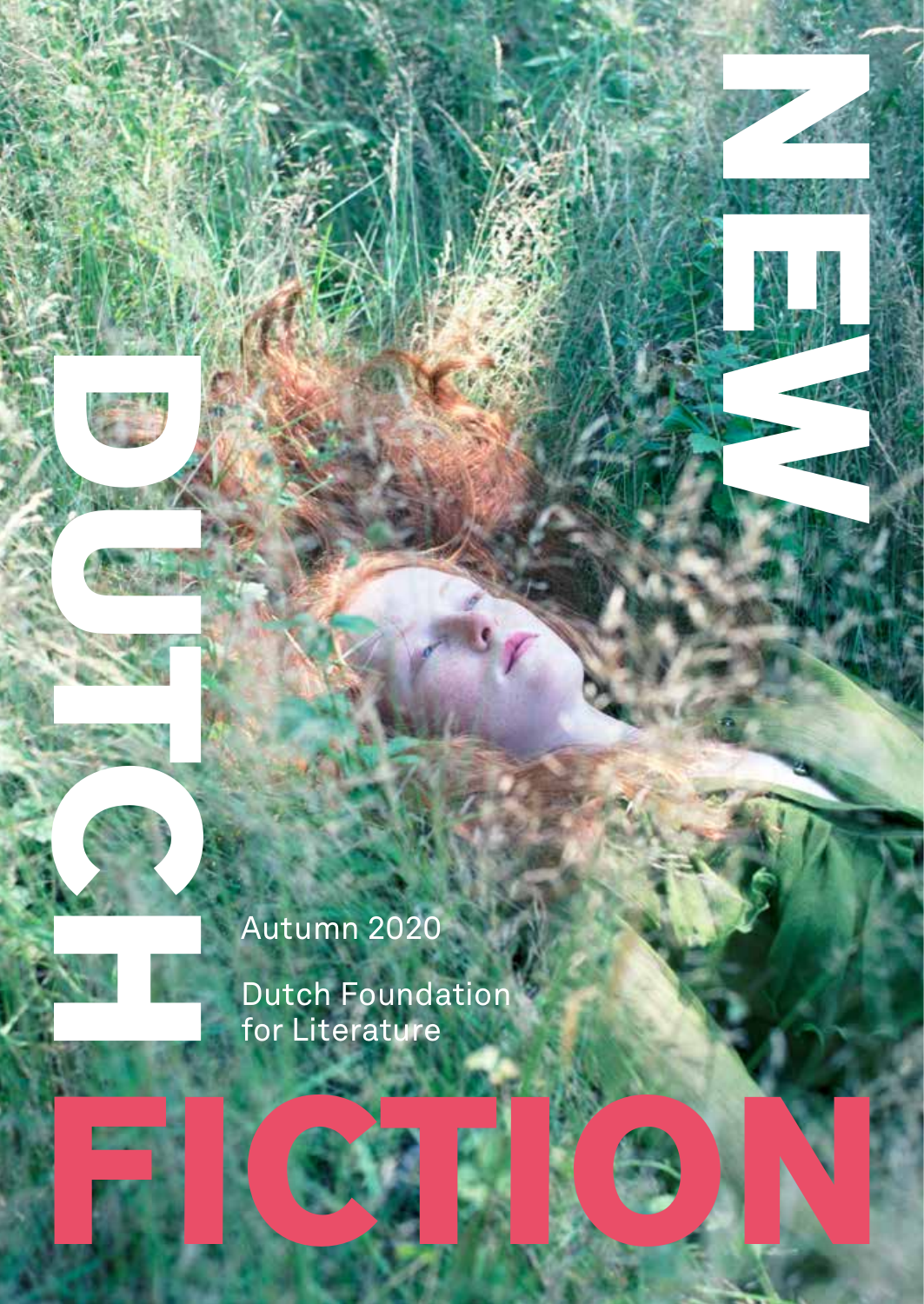This new edition of New Dutch Fiction once again presents a selection of books recently published in the Netherlands, books that have been included for their artistic and commercial success.

#### **Who decides the contents?**

We want to showcase the best fiction from the Netherlands. Most titles have been published recently and have done very well in terms of reviews, sales and awards or nominations. Equally important is the question: 'Does it travel?' Our specialists Barbara den Ouden, Claudia di Palermo, Victor Schiferli, Tiziano Perez and Dick Broer try and keep up with all the fiction that appears and read as much as they can. As of this year, we have worked with an advisory panel, who give us advice and input on new fiction. The final selection is made by the Dutch Foundation for Literature.

#### **At book fairs, do you talk about these books exclusively?**

ANSWERS

While we like to discuss our catalogue, there are always other titles: books that have just appeared or are about to come out or books that just missed our selection. Our advisors read as much fiction as they can.

#### **Do you work together with Dutch publishers and agents?**

We keep each other informed about interest in titles and rights sales. When we commission a sample translation, we usually share the costs. However, we always make our own decisions, and remain completely independent.

#### **How many books by one author will you support?**

We can support four books by one author. If the author has changed foreign publishing house, previous titles are not counted.

#### **Are all books in your brochure eligible for a grant?**

Yes they are, with a maximum subsidy of 100% of the translation costs for classics and 70% for contemporary prose, based on the actual fee paid by the publisher and with a maximum of 10,000 euros per translation grant.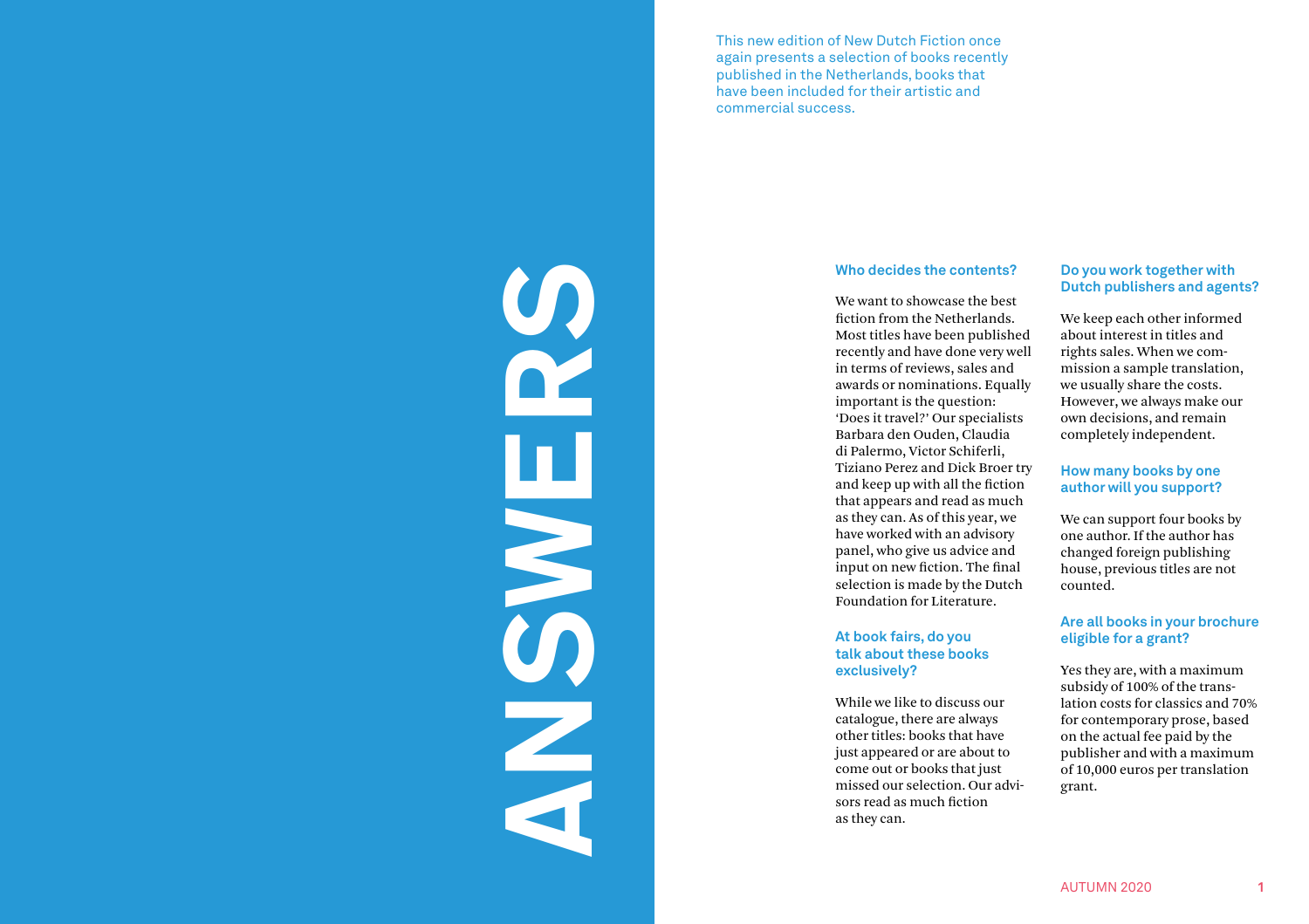#### **Are books that aren't included in your brochure eligible?**

As long as it's a good literary title, it probably is. We make our decisions based on three criteria: literary quality of the book, status of the publishing house and quality of the translator. You can always ask in advance if a book is eligible or not.

#### **Can you help us find a translator?**

Lists of experienced translators are provided by e -mail. If you want to work with somebody who is not on our list, we require a sample translation of 20 pages and the translator's CV. If the translation is good, the transla tor will be added to our list. If the translation needs repair, we can make suggestions. If the trans lation is beyond repair, you are advised to hire somebody who is on our list.

#### **How do we apply for a translation subsidy?**

We need contracts with the rights holders and the translator, plus the application form. You can submit digitally from our website: www.letterenfonds.nl/ en/translation -subsidy. Meetings are held six times a year, the dates are announced on our website.

#### **Do you subsidise production costs?**

This is possible in the case of editions of poetry, illustrated children's books or graphic novels. For regular fiction and non -fiction, we support transla tion costs only.

#### **We would like to invite a Dutch author for a promotional visit**

If you organise a good pro gramme and offer the author accommodation, we can cover the travel costs. Because travel is impossible for the moment due to Covid -19, you can apply for a subsidy for the promotion of recent translations: www.letterenfonds.nl/en/ travel -costs

#### **What's Schwob?**

Schwob.nl is a European network for forgotten or undis covered books, established and maintained by translators, publishers and editors, research ers, readers and critics.

#### **Can I subscribe to New Dutch Fiction?**

Please send us your contact details and we'll add you to our list. All our past issues are avail able at www.letterenfonds.nl .



CO

The Foundation's specialists are present at prominent book fairs, including Frankfurt and London. They will be happy to give you more information.



Barbara den Ouden b.den.ouden@letterenfonds.nl

**Fiction Graphic novels**



Claudia di Palermo c.di.palermo@letterenfonds.nl

**Fiction**



Dick Broer d.broer@letterenfonds.nl

**Literary thrillers**



Victor Schiferli v.schiferli@letterenfonds.nl

**Classics Poetry**



Tiziano Perez t.perez@letterenfonds.nl

**Managing director Brazil China Japan**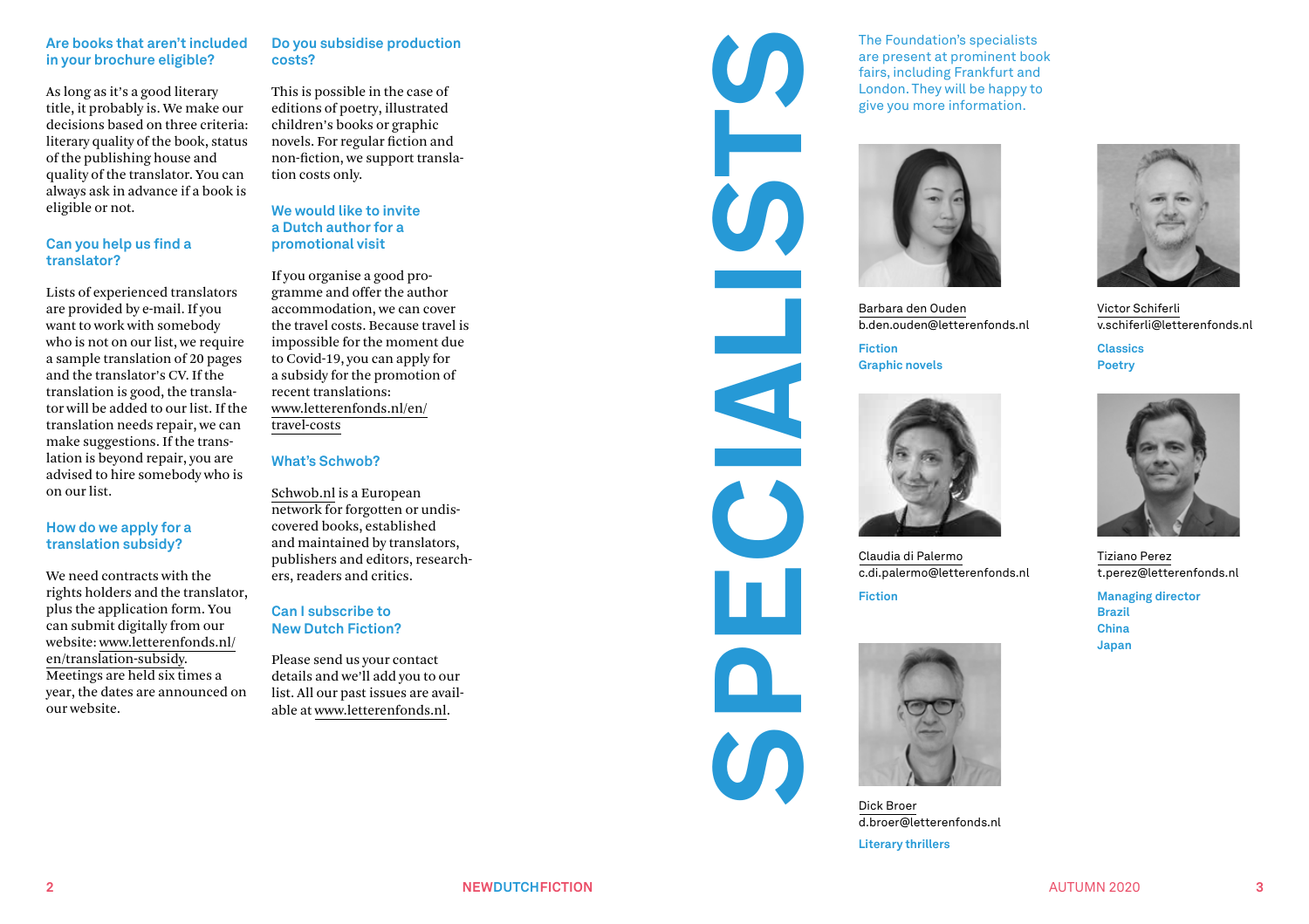# Gerda Blees **We Are Light**

# A brilliantly written, richly faceted novel about the profound human need for belonging

**Four members of a commune stop eating because from now on they want to live on light and air. The characters in Gerda Blees' novel each have their own reasons for this extreme decision, which ends up costing the protagonist, Elisabeth, her life. This magnificent story is loosely based on true events.**

Each of the 25 chapters opens with the words 'We are...' and is told by a different narrator: from Elisabeth's parents and siblings, the neighbors and her sister's lawyer to the night, the daily bread, the scent of an orange, dementia, doubt, and Elisabeth's own body. Each narrator has a unique and distinct voice and makes an essential contribution to the novel's complex tapestry.

For example, bit by bit we learn more about Elisabeth's sister Melodie, a failed cellist and the leader of the commune, as well as two other members of the group, the cheerful Muriël and the troubled Petrus.

Elisabeth's body tells us how much it yearned for attention and the touch of loving hands. We find out from the daily bread that Muriel has a hard time resisting its lure. The pen tells us that members of the commune used him to write letters to parents whom they were no longer speaking to. Even the story itself appears as one of the narrators. It tells us

that the author did not want to provide an explanation for her characters' unstable lives: 'She wants to leave the mystery that is Elisabeth intact, because according to her that's what real life is like too – other people, especially the dead, are mysteries that can't be solved, no matter how frustrating that might be […]'

Gerda Blees is a compelling storyteller who writes with forensic precision– and with great humor. *We Are Light* is gripping from the first page to the last. It's a moving novel, but at the same time there's enough light and air.



*'The changing perspective allows Blees to zoom in, zoom out, conceal and reveal. It's a game, loaded with unexpected tension [...] You're taken by surprise time and again.'* 

**NRC Handelsblad**

*'Blees knows the art of taking the reader by the hand past successive stages of concern, outrage and resignation. She subtly calls into question the judgments we pass on idealistic people like the novel's protagonists, and she allows us to empathize with people we initially thought we'd never be able to relate to.'* **Tzum**

*'An excellent novel [...] The stunning final chapter will leave readers gasping for air.'* **VPRO Gids**

#### Publishing details *Wij zijn licht* (2020) 224 pages 59,600 words Sample translation available

#### Rights Podium Feline Streekstra fs@uitgeverijpodium.nl

Rights sold German rights (Paul Zsolnay)

#### Gerda Blees

(1985) made her debut in 2017 with the short-story collection *Aan doodgaan dachten we niet* (We Didn't Think About Dying). Her first volume of poetry, *Dwaallichten* (Wandering Lights), appeared the following year. *We Are Light* is her first novel and received unanimous rave reviews from the Dutch press. She lives in a commune in Haarlem and is studying Fine Arts at the Gerrit Rietveld Academie in Amsterdam.



#### **4 NEWDUTCHFICTION** AUTUMN 2020 **5**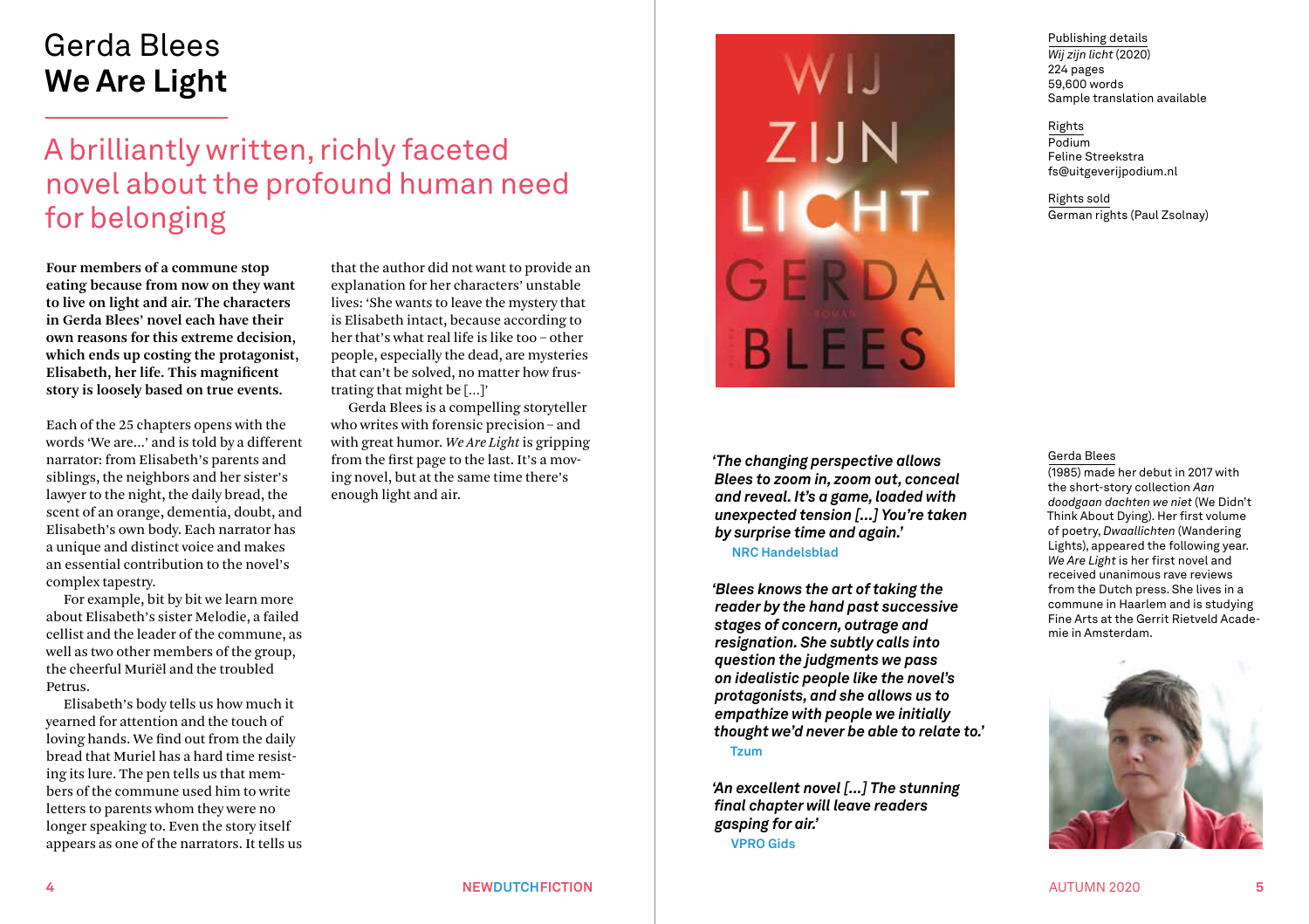# Jeroen Brouwers **Client E. Busken**

# A spectacular novel on the decline of a brilliant mind

**At eighty years old, Brouwers once again manages to surprise readers with an extraordinary book, funny and wry at the same time, about the decline of a man with dementia who spends his final days confined to a wheelchair in the Villa Madeleine nursing home.** 

*Client* E. Busken – because *patients* no longer exist in the Dutch healthcare system – is furious. Furious with his mother, furious with the staff of Villa Madeleine, the nursing home to which he has been admitted against his will, furious with the other residents. His angry outburst at the paramedics who brought him to this final station in his life were the last words he spoke – ever since, he's been silent.

Busken pretends to be deaf and dumb so that he can ignore the patronizing staff who are treating him like an infant and depriving him of all privacy. He who, by his own account, was a neurosurgeon, a paleogeneticist, a Latin scholar, a robotics engineer. Or maybe just a mailroom employee – we never find out for sure. 'I'm losing track of things,' Busken admits. He is a rather unreliable omniscient narrator – whether because of his forgetfulness or because he's deliberately wrongfooting the reader in an act of rebellion against the outside world, which has robbed him of his freedom. His rich use of language serves as a testament to his erudition, but

'like pearls slipping off a string, one by one words are beginning to escape [him].'

In this novel, which describes one day in the life of the snarling protagonist, we are taken along on his endless, confused but often witty train of thought, suspended between the present and the past, with fragmented memories of both true events and likely invented characters. There's an encounter with a young new caregiver who fires up Busken's imagination, one or two sanitary accidents, a few meddlesome fellow clients, a barbecue at the end of the day and the constant craving for a cigarette. Apart from that, nothing much happens – Busken is waiting for death.

If this ends up being his final book, it will be a phenomenal finish to Brouwers' career. He treats the reader to a story that brings to mind the greats of world literature: Joyce's stream-of-consciousness and single-day narrative, Proust's polyphony of inner voices (with the name of the nursing home, Villa Madeleine, being an explicit reference), Svevo's cigarette motif, the misanthropy of Canetti's Kien.

Brouwers' prose is a succession of masterful sentences that beg to be read out loud so you can savour them one by one on your tongue. As Brouwers himself said in an interview, 'Even as an old fart I've gone and done something truly innovative.'



*'Brouwers lets us ride the waves of his thoughts, and in so doing manages –and this merits special praise –to effortlessly captivate us. The language is as rich and dense as poetry, and every bit as fluid.'*

**NRC Handelsblad** 

*'It's this and this alone that we, just like [Busken], are made up of: language, nothing else. In that sense, this new highlight in Brouwers' oeuvre, misanthropic though it might be, is an inimitable paean to us all.'*

**De Standaard**

*'Fantastic! Once you've finished Client E. Busken, you'll want to pick it back up and start all over. Busken is like a grumpy old man on speed.'* **DWDD**

*'A monument of language.'* **Trouw**



#### Publisher

Atlas Contact Hayo Deinum hdeinum@atlascontact.nl

Translated titles Please see en.vertalingendatabase.nl

#### Jeroen Brouwers

(b. 1940) Jeroen Brouwers' work has strong autobiographical elements, such as in the widely praised *Bezonken rood* (Sunken Red, 1981). In his long career he has been honored with many literary prizes, including the F. Bordewijk Prize for *De Zondvloed* (The Deluge, 1988) and the Multatuli Prize for *Het verzonkene* (The Submerged, 1979). In 2007 Brouwers was awarded the prestigious Dutch Literature Prize (which is awarded once every three years) for his entire oeuvre. With *Het hout* (The Wood, 2014), the first Dutch novel about child sexual abuse in the Catholic Church, Brouwers won the ECI Literature Prize. *Client E. Busken* might be his last novel.

Photo: Stephan Vanfleteren

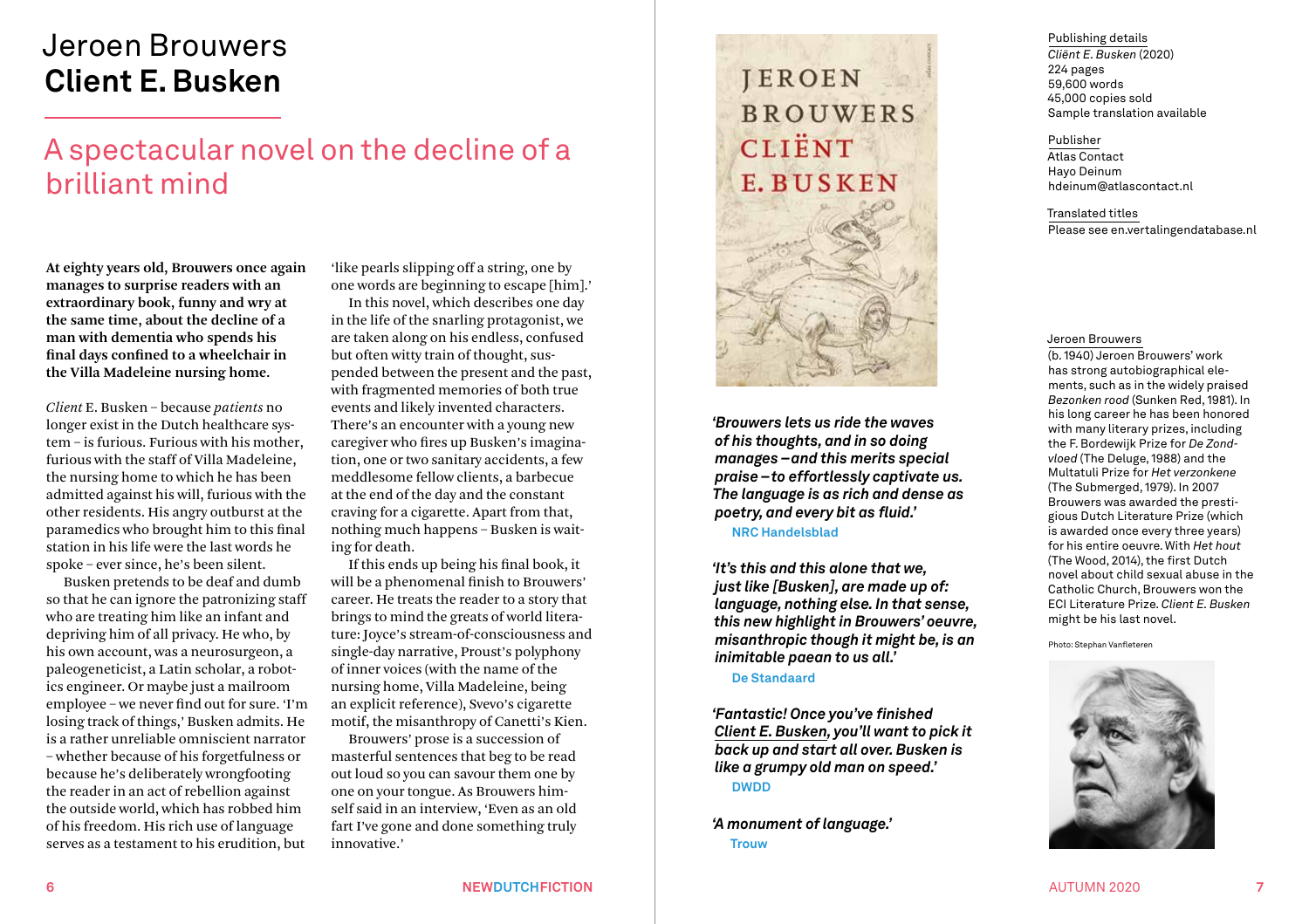# Rodaan Al Galidi **Holland**

# Tragicomic novel about a displaced man trying to find his way in life

**Semmier Karim fled Iraq and ended up in the Netherlands where, after waiting in an asylum seekers' center for nine years, he finally received a residency permit. In** *Two Blankets, Three Sheets***, Rodaan Al Galidi described the bureaucratic red tape surrounding immigration; in the sequel,** *Holland***, Semmier gets to know the country and its inhabitants. He affectionately criticizes Dutch society and provides funny descriptions of First World problems.**

Semmier's various temporary homes include a farm, a monastery, a run-down apartment shared by a bunch of students, and a house full of undocumented people and asylum seekers. He eats simple Dutch fare (potatoes, boiled-to-death vegetables and one piece of meat per person), listens to many political discussions and attends a farewell ceremony for a rabbit.

Semmier discovers that walking a dog is the best way to get talking to Dutch people – in fact just walking with a ball and a leash is enough. Semmier gets to know people, makes friends and falls in love with the somber Lidewij. His unrequited love for her runs like a thread throughout the book. Semmier's hobby – collecting discarded photo albums from acquaintances – is another leitmotif. As he studies the pictures of them and their ancestors, he invents their life stories

and empathizes with the people in the pictures. It's his way of fostering a connection with people who could disappear from his life at any moment.

Beneath seemingly casual observations about a typical Western society, readers will discover a novel about identity and the need for kinship. Al Galidi shows, painfully, how solidarity with other people can make you both strong and weak. When Semmier has a socially maladjusted friend move into his room in the student flatshare, the others give him a choice: either his friend goes or they both do. Without a moment of doubt, Semmier packs his bags and they both leave.

At the end of the book it turns out that Semmier's search for a home, friendship and love hasn't entirely succeeded. Semmier's grief and acceptance of his fate will leave no reader untouched. With *Holland*, Al Galidi gives readers a sneak peek into his own photo album and sheds light on the predicament of displaced people.



*'The chasm is there. But Semmier doesn't waste time complaining about it – he does everything in his power to get closer, both to Lidewij and to the Netherlands. That's what makes this novel so digestible and so painful at the same time: it's more of a comedy of manners about someone trying to integrate than an indictment of the impossibility of ever succeeding at that, which makes the criticism inherent in the novel hit all the harder.'* 

**NRC Handelsblad**

*About Two Blankets, Three Sheets: 'This vital, eye-opening work is essential to our collective education, as a history, as a call to action, bringing one person's suffering vividly to life in the imagination of strangers.'* 

**The Guardian**

Publishing details *Holland* (2020) 399 pages 101,543 words 7,500 copies sold

Rights De Kade Rodaan Al Galidi 522061@assendorp.net

Rights sold World English (World Editions)

#### Translated titles

*Two Blankets, Three Sheets*: US (World Editions, 2020) *The Autist and the Carrier Pigeon*: Bulgaria (Balkani, 2013), Denmark (Turbine, 2013), Italy (Il Sirente, 2016), Lithuania (Gelmés, 2015), Macedonia (Ikona, 2013), Serbia (Zavet, 2013), Slovenia (KUD Sodobnost International, 2016), Czech Republic (Daupin, 2015)

#### Rodaan Al Galidi

is a poet and writer. Born in Iraq, trained as an architectural engineer, he has lived in the Netherlands since 1998. His novel *The Autist and the Carrier Pigeon* (2009) was crowned with the prestigious European Union Prize for Literature in 2011. 2016 saw the publication of his well-received poetry collection *Refrigerator Light* and his sixth novel, *Two Blankets, Three Sheets*, which sold 60,000 copies.

Photo: Writers Unlimited /Serge Ligtenberg

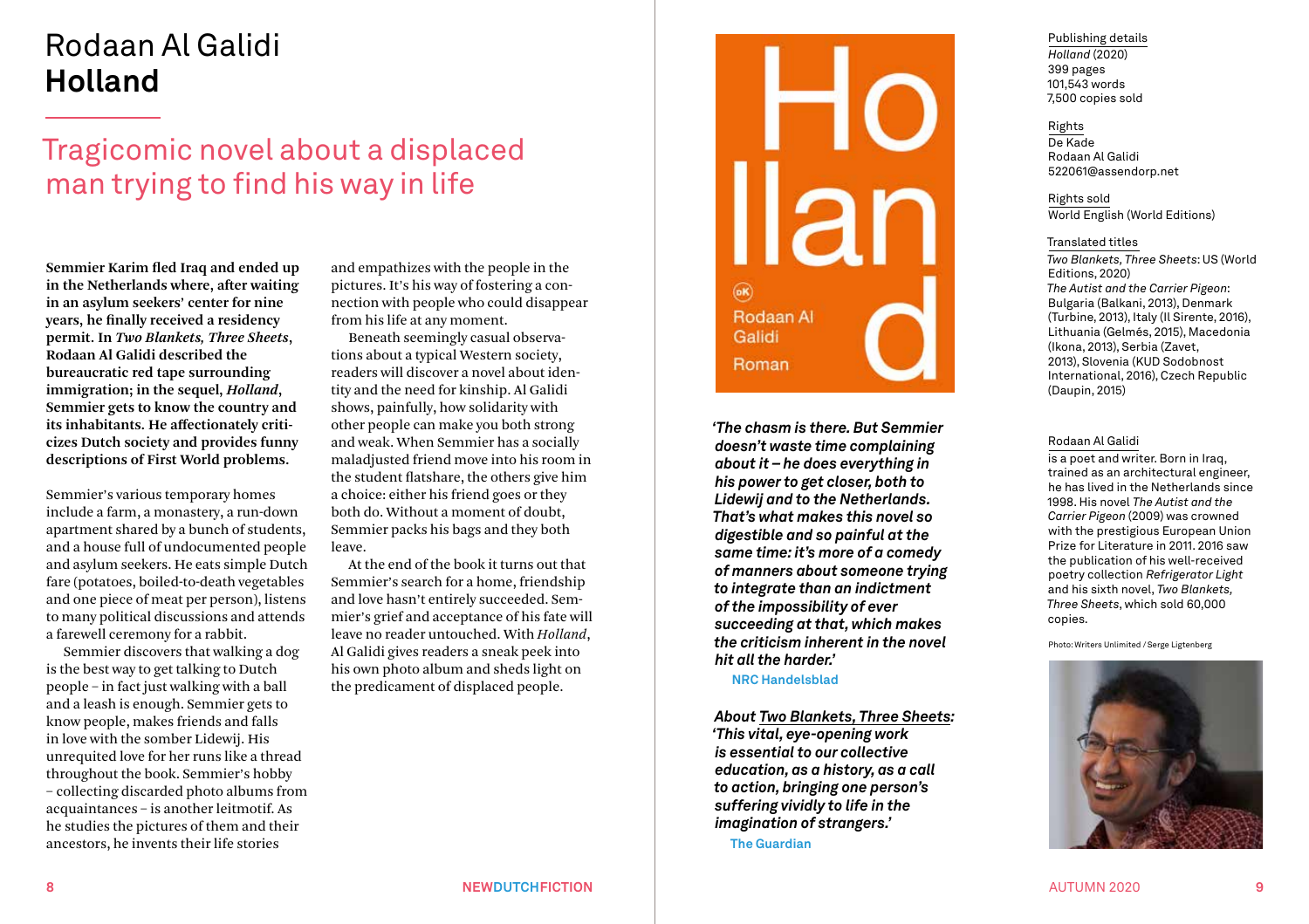# Pieter Waterdrinker **The Rat of Amsterdam**

# A pitch-black novel about a universe dominated by deceit and hypocrisy

**Pieter Waterdrinker's panoramic new book is a hellish indictment of the charity industry, the fraudulent use of EU funds, and shysters who pay gratuitous lip service to altruism but are really just looking to line their own pockets.**

Meet Ruben Ivanovich Katz (b. 1978, Riga), the protagonist of Pieter Waterdrinker's gripping new novel, *The Rat of Amsterdam*. He is Latvian, Russian, Jewish and holds a passport to the 'flower-bulb kingdom by the sea.'

He and his parents left the Soviet Union less than a year before the country fell apart, traveling to Poland, Germany and the Netherlands, with Israel as the intended final destination they never reached. Only Ruben's father is Jewish, but the Katz family pretends to be of pure descent so that they can emigrate. But that's not the only lie in the life of this failed migrant, who seems to be carrying the entire history of the failed Soviet empire on his shoulders. Waterdrinker's literary universe is one characterized by deceit and hypocrisy, and this new novel appears to form a thematic trilogy with his previous novels *Poubelle* and *40 Tchaikovsky Street*.

Ruben starts off working for the 'National Poor People's Lottery,' which people play with a lottery ticket based on

their fingerprints. He figures out a way to link together the fingerprints of people living in the same area. Later he returns to Russia, where he puts his rhetorical and creative genius to use working for the 'Siberian Front,' a group that organizes a reconnaissance trip through Russia for Europeans seeking to emigrate. When his childhood sweetheart Phaedra drowns, he gets the blame.

Ruben Katz, who is writing all this down at the age of 41 in a Dutch prison cell, swears he is innocent of Phaedra's death – that his life has just happened to him, including his metamorphosis from human to rat.

Ruben is the perfect vehicle for Waterdrinker to take on big topics such as love and death as well as offer his view of humankind and the precarious times we live in. Through Ruben, he gives a face to the nebulous figure of the Russian that unknown, yet feared and maligned other who, Waterdrinker shows, is not an ounce better or worse than anyone else in Europe.

Waterdrinker's literary talent is revealed in the long, breathless sentences and stunning turns of phrase that propel the story forward and constantly reveal new layers of meaning. Language is like liquid gold in Waterdrinker's hands.



*'Reading Waterdrinker is a joy. No trepidation, no clenched butt cheeks, no political correctness of any kind. No Dutch parsimoniousness. No – his writing is rich, fatty, all-or-nothing, grand – like a giant, like a Russian.'*

**De Standaard**

*'He paints a grotesque but entirely credible picture of the mentality of those people who cynically exploit charity.'* 

**De Groene Amsterdammer**

Publishing details *De rat van Amsterdam* (2020) 592 pages 194,825 words 30,000 copies sold

#### Rights

Nijgh&Van Ditmar Jolijn Spooren j.spooren@singeluitgeverijen.nl

#### Translated titles

*The German wedding*: UK (Atlantic Books, 2009), Germany (Aufbau, 2007) *The Long Song of Tchaikovsky Street*: Germany (Matthes & Seitz, 2020), World English (Scribe, in preparation) *Liebman's ring*: Russia (St. Petersburg Limbus Press, 2003)

#### Pieter Waterdrinker

(b. 1961) grew up in the seaside resort of Zandvoort, where his parents ran a family hotel. He has been based in Russia since 1996, dividing his time between Moscow and St. Petersburg and working as a writer and correspondent for *De Telegraaf*. His work has been published in many different languages all over the world.

Photo: Julia Lisnyak

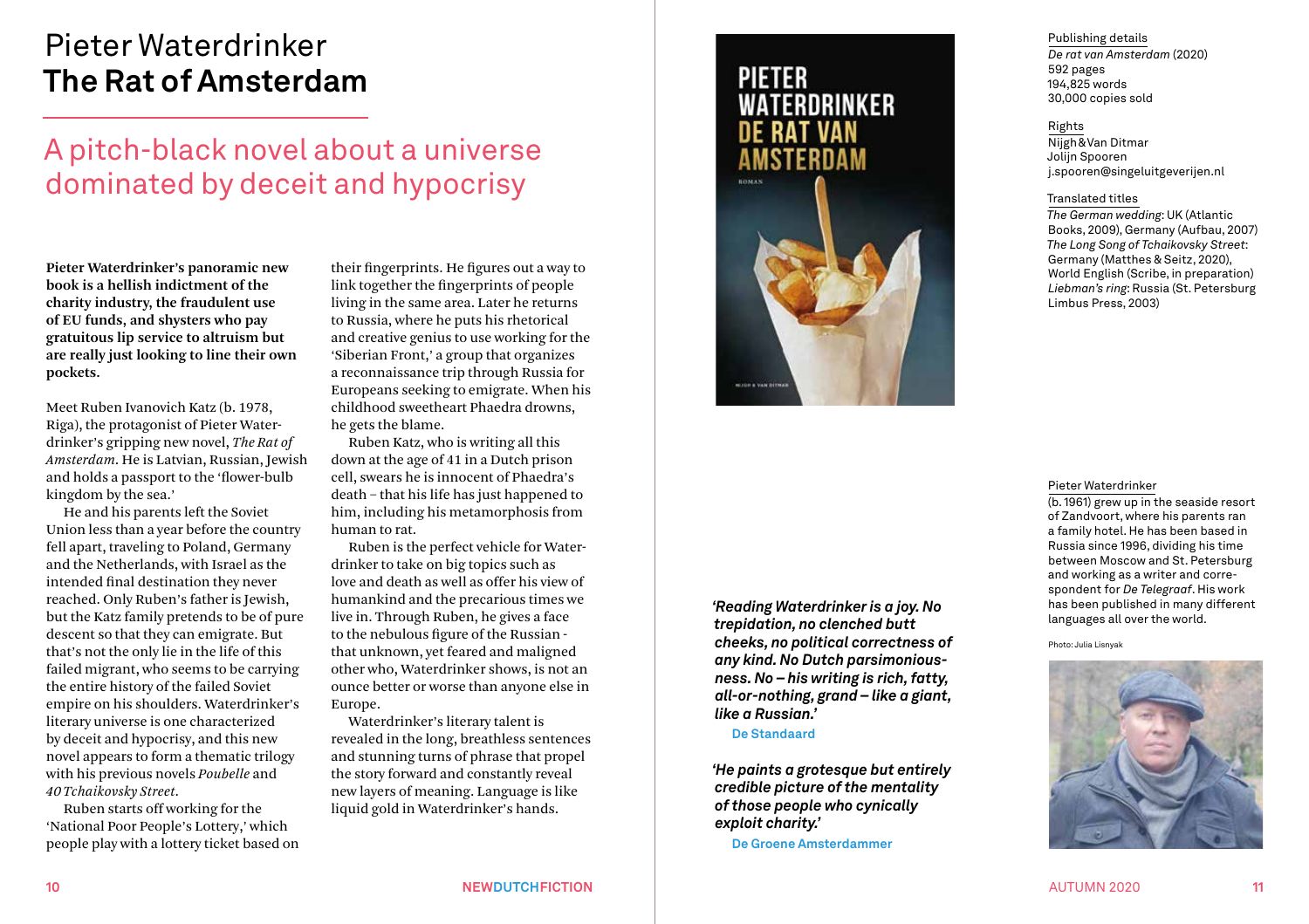# Arthur Japin **Mrs. Degas**

# A sensitive novel that looks back on the life of the iconoclastic French impressionist

**Arthur Japin brings us another brilliant historical novel centered on an artist – this time, Edgar Degas. In this book he once again has the artist look back on his life, resulting in a wholly engrossing account that also allows Japin to share his views on what it means to be an artist.**

*There's an empty white page and it needs to be filled*. That's the opening sentence of this compelling novel. It refers to Degas' blank canvas, waiting for the first black line, but it's also an allusion to Japin's task as a writer. 'I'm interested in the emotional story, the layer beneath the facts. I keep those facts intact, but I want to know how things *felt*.' says Japin. And as a reader, too, you get to slip under the French painter's skin and be swept up in a story that will be etched into your mind as indelibly as Degas' pictures of ballerinas and melancholy absinthe drinkers.

The place is Paris, the year is 1912. Degas, the painter, is a grumpy old man, by now virtually blind. The night before he is forced to move out of the house that holds a lifetime's worth of paintings, papers and documents, a young American woman shows up at his door offering to help him organize his archives. It turns out that she plays a special role in his family history. Her cryptic reports of her visits, and her feverish research in what

appears to be an attempt to shed light on a painful episode from Degas' past, form the framework for Japin's masterful reconstruction – hovering somewhere between fact and fiction. It's the intriguing story of the only – and impossible – love of the painter's life: his blind Creole cousin, Estelle. During a visit to his family in New Orleans, where his brother René – Estelle's husband – ran a business, Degas painted a portrait of her arranging flowers. Years earlier, this same Estelle, newly widowed, had fled the American Civil War to move into her painter cousin's Paris apartment.

Japin alternates between the story of the artist in his Paris circle and his sojourn in the US. Japin has a clear preference for the turmoil and drama that characterize the latter, along with the exotic setting. He explored similar territory in *The Two Hearts of Kwasi Boachi* and *In Lucia's Eyes* – about the life of Casanova – as well as in *Vaslav* (about Nijinsky) and *Kolya* (about the Tchaikovsky brothers). *Mrs. Degas* fits nicely into this series, in which the author interweaves pageturning entertainment with his views on art. Japin keeps choosing figures from different disciplines – ballet, music and this time painting – in order to maintain the distance that he feels is necessary in the creative process.

## **ARTHUR JAPIN**



*'[Japin] is a novelist who disavows the restraint that characterizes much of Dutch literature. His characters are passionate, they have big strengths and big flaws – in short, they lack that characteristic Calvinist mediocrity, and are more reminiscent of 19th-century novels such as Madame Bovary, Anna Karenina and The Idiot.'* 

**Trouw**

*'A beautiful but sad story that can be seen as a plea to always be honest and straightforward about your feelings, no matter how difficult that might be.'* 

**De Telegraaf**

Publishing details *Mrs. Degas* (2020) 336 pages 75,000 words

Publisher De Arbeiderspers Jolijn Spooren jspooren@singeluitgeverijen.nl

Translated titles

Please see en.vertalingendatabase.nl

#### Arthur Japin

(b. 1956) has written for the stage as well as for radio, film and television. His breakthrough came in 1997 with the novel *De zwarte met het witte hart* (The Two Hearts of Kwasi Boachi), which sold over 150,000 copies and was awarded several prizes. *Een schitterend gebrek* (In Lucia's Eyes) won him the Libris Literature Prize in 2004 and the Inktaap young readers award, while *De overgave* (Surrender) received the Dutch Railways Readers' Prize (NS Publieksprijs) in 2008. Since then he has published four more successful novels as well as several novellas and short stories. His books have sold more than one and a half million copies in the Netherlands alone, and have been published in more than twenty different languages.

Photo: Corbino

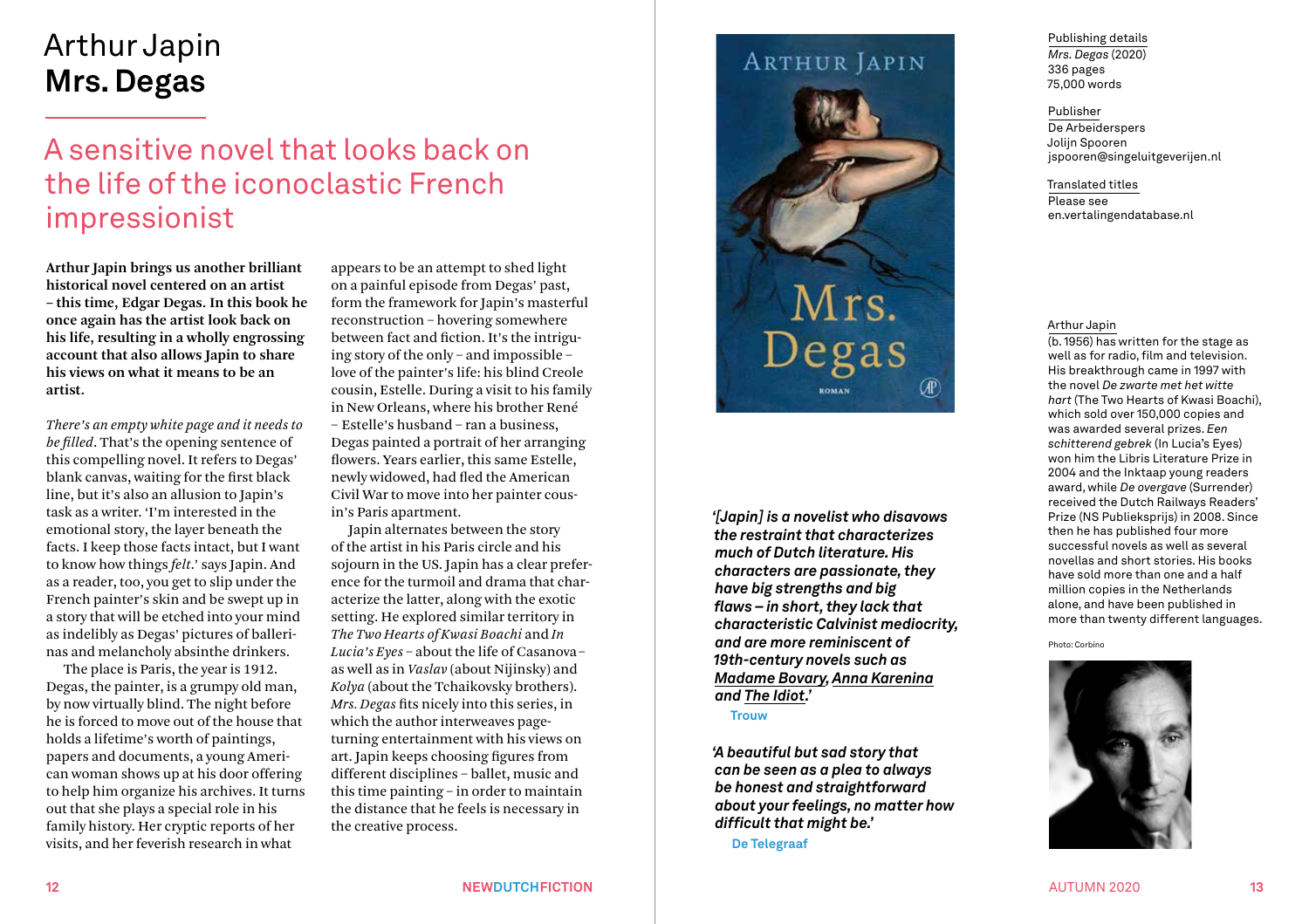

*The Discomfort of Evening* **by Marieke Lucas Rijneveld, translated by Michele Hutchison is the winner of the International Booker Prize 2020**

Gerard Reve

Marieke Lucas Rijneveld is the first Dutch person and youngest writer to win this prestigious prize.

So far the book has been sold to over 35 territories. For more rights information please check en.vertalingendatabase.nl or contact the rights manager Hayo Deinum hdeinum@atlascontact.nl

# Jaap Robben

A poet, children's book author and theatre director. In his two novels he writes about young adults coping with dysfunctional families in secluded areas.

#### #young adults #trauma #absent parents #closed communities



#### YOU HAVE ME TO LOVE (2014)

**Nine-year-old Mikael lives on an island off the coast of Scotland. His father saves him from drowning, but dies in the attempt. Overwhelmed by grief and guilt Mikael has to stand up to his mother, who wants him to take over the role of his father.** 

Rights sold: Czech Republic (Vysehrad), World English (World Editions), Germany (Ars Vivendi), Turkey (Kahve Yayinlari). Rights: De Geus,

Jolijn Spooren j.spooren@ singeluitgeverijen.nl

**For publishers who have now gotten a taste for Dutch literature, we have asked Michele Hutchison to recommend four other related authors.**

# Gerbrand Bakker

An author who won both the International IMPAC Dublin Literary Award in 2010 for *The Twin* and the Independent Foreign Fiction Prize in 2013 for *The Detour*.

#farming community #poetic language #nature #homosexuality #death of sibling



#### THE TWIN (2006) **After his twin brother**  SUMMER COAT

**hands.** 

Rights sold to more than 25 countries. Rights: Cossee, Stella Rieck rieck@cossee.com

**died, Helmer had resigned himself to taking over his brother's role on the farm. When he reconnects with his sister-in-law and cousin, he tries to take his life into his own 13-year old Brian lives in a caravan with his shady father. One summer he has to take care of his disabled brother Lucien. An honest, tender account of brotherly love in troubled circumstances.**

(2018)

Rights sold: World English (World Editions), Czech Republic (Albatros), Russia (Mann, Ivanov and Ferber), Slovenia (Mladinska knjiga)

Rights: De Geus, Jolijn Spooren j.spooren@ singeluitgeverijen.nl



#### JUNE (2009)

**In 1969 the 2-year-old daughter of Anna Kaan was run over by the village baker and killed. Forty years later, this tragic death still influences the whole family.**

Rights sold: Catalonia (Rayo Verde), Denmark (Gyldendal), England (Harvill Secker), France (Gallimard), Germany (Suhrkamp), Italy (Iperborea), Macedonia (Antolog), Spain (Rayo Verde) Rights: Cossee, Stella Rieck rieck@cossee.com

# Jan Wolkers

He is Marieke Lucas Rijneveld's greatest source of inspiration.

by Faber&Faber

#### #religion #sexuality #nature #poetic language



#### **TURKISH** DELIGHT (1969)

**Raw novel about the ill-fated love between a sculptor and a bourgeois woman.**

Rights sold to more than 20 countries

Rights: 2 Seas Agency, Marleen Seegers marleen.seegers@ 2seasagency.com



#### RETURN TO **OEGSTGEEST** (1964)

Terug naar Oegstgeest

**Autobiographical novel about the author's Calvinistic parents and the death of his brother** 

**are accompanied by stories of his nascent sexuality.**  Rights sold: Germany

(Rowohlt), Hungary (Magvető), Poland (PIW), Turkey (Versus), Sweden (Forum) Rights: Meulenhoff, Anita Verweij

averweij@

Uta Matten u.matten@ meulenhoffboekerij.nl



An author whose inimitable style, full of wit and melancholy, influenced later generations

of Dutch authors. His coming out as a homosexual in the early 1960s contributed immensely to the LGBTQ community. #adolescence #families #dark humour

#### THE EVENINGS (1947) **Dark and caustic**

#homosexuality

**novel about the lonely adolescent Frits van Egters. Often referred to as 'the ultimate novel on boredom'.**

Rights sold: Denmark (Turbine), Germany (Merlin), World English (Pushkin Press), Italy (Iperborea), Croatia (Hrvatsko filolosko drustvo), Spain (Acantilado), Turkey (Kirmizi Kedi Yayinlari), Sweden (Ersatz).

Rights: De Bezige Bij, Marijke Nagtegaal m.nagtegaal@ debezigebij.nl



#### **WERTHER** NIELAND  $(1949)$

**Young Elmer tries to control the world by forming secret clubs. When mysterious** 

debezigebij.nl





u.matten@ debezigebij.nl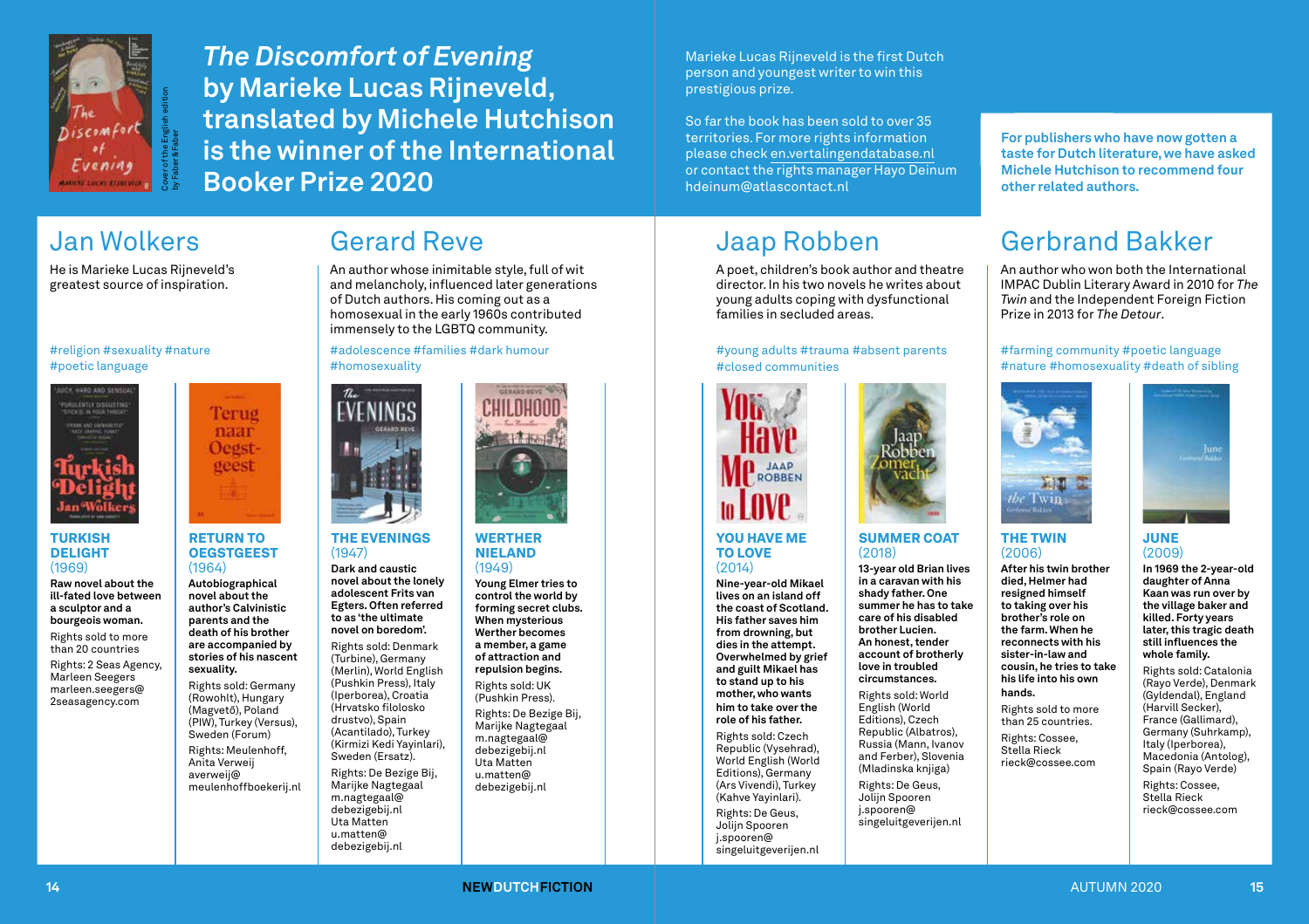# Jente Posthuma **What I'd Rather Not Think About**

# Loving depiction of twins who have grown apart

**What if one half of a pair of twins no longer wants to live? What if the other can't live without them? Those questions are at the heart of** *What I'd Rather Not Think About***, Jente Posthuma's second novel. The protagonist is Two – that's not her real name, but it's what her brother calls her because she was born 45 minutes later. The brother himself is One.**

This ranking implies that the brother is the strongest and smartest. No one is worried about him. '"There's nothing my son can't do," my mother used to say. "He'll grow up to do something special."' That's also how Two sees him. He's her anchor. But from the very first page, when brother and sister 'play waterboarding,' the book chips away at that image. Because even though people say that twins understand each other wordlessly, this isn't true for the twins in Posthuma's novel – or at least it hasn't been since they were nine. That was the year he got bullied in school; from that moment on 'my brother's eyes slowly extinguished.'

In brief, precise vignettes, Posthuma tells the story of a depressive brother, viewed from the perspective of the sister who resents her twin, struggles to understand him and misses him terribly. She looks back on their childhood, with an absent father and a mother who wasn't

physically affectionate; on trips to New York and the fall of the Twin Towers. She tells of their adult lives, how her brother tried to find happiness, lost himself in various men and the Bhagwan movement, though never completely. How she wanted him to know that she needed him, but never managed to find the right words.

To dull the pain, she collects sweaters: 'At twenty-seven years old, I had one hundred and forty-two sweaters and it was time go to therapy.' She grows obsessed with Mengele and his experiments on twins. And even though she's married to Leo, her brother always remains number one.

Posthuma's scenes are deceptively light and sometimes wryly absurd, full of dialogue that is all about what's not being said. Two's urge to keep her brother close is always pulsing beneath the surface. But her brother is 'broken and can't be fixed anymore.' After his death, Two hides out in his apartment, reading and rereading his journals. The desire to understand him remains, but she doesn't find the answers she's looking for. Posthuma has written a novel about this predicament that is deeply moving, vulnerable and funny.

WAAR IK LIEVER NEE AAM DENIK

JENTE POSTHUMA

*'A tragic story about twins in which there's still plenty to grin about.'*  **De Volkskrant**

*'The strength here is truly in the minimalist prose – razorsharp sentences that often slot together perfectly in a seemingly nonchalant way. The result is a powerful story about death, life and survival.'* 

#### **Nederlands Dagblad**

*'A poignant, restrained novel about depression.'* 

**Trouw**

Publishing details *Waar ik liever niet aan denk* (2020) 239 pages 39,932 words

Publisher Pluim

> Rights Cossee Stella Rieck rieck@cossee.com

#### Jente Posthuma

(1974) debuted in 2016 with *People Without Charisma*, which was published to critical acclaim: Dutch newspaper *Trouw* described it as 'assured, dryly funny, wholly individual.' It was nominated for the Diraphte Literatour Prize and the Hebban Debut Prize as well as longlisted for the ANV Debutantenprijs for best debut novel. Her second novel, *What I'd Rather Not Think About* (2020), has been just as well-received.

#### Photo: Bas Uterwijk

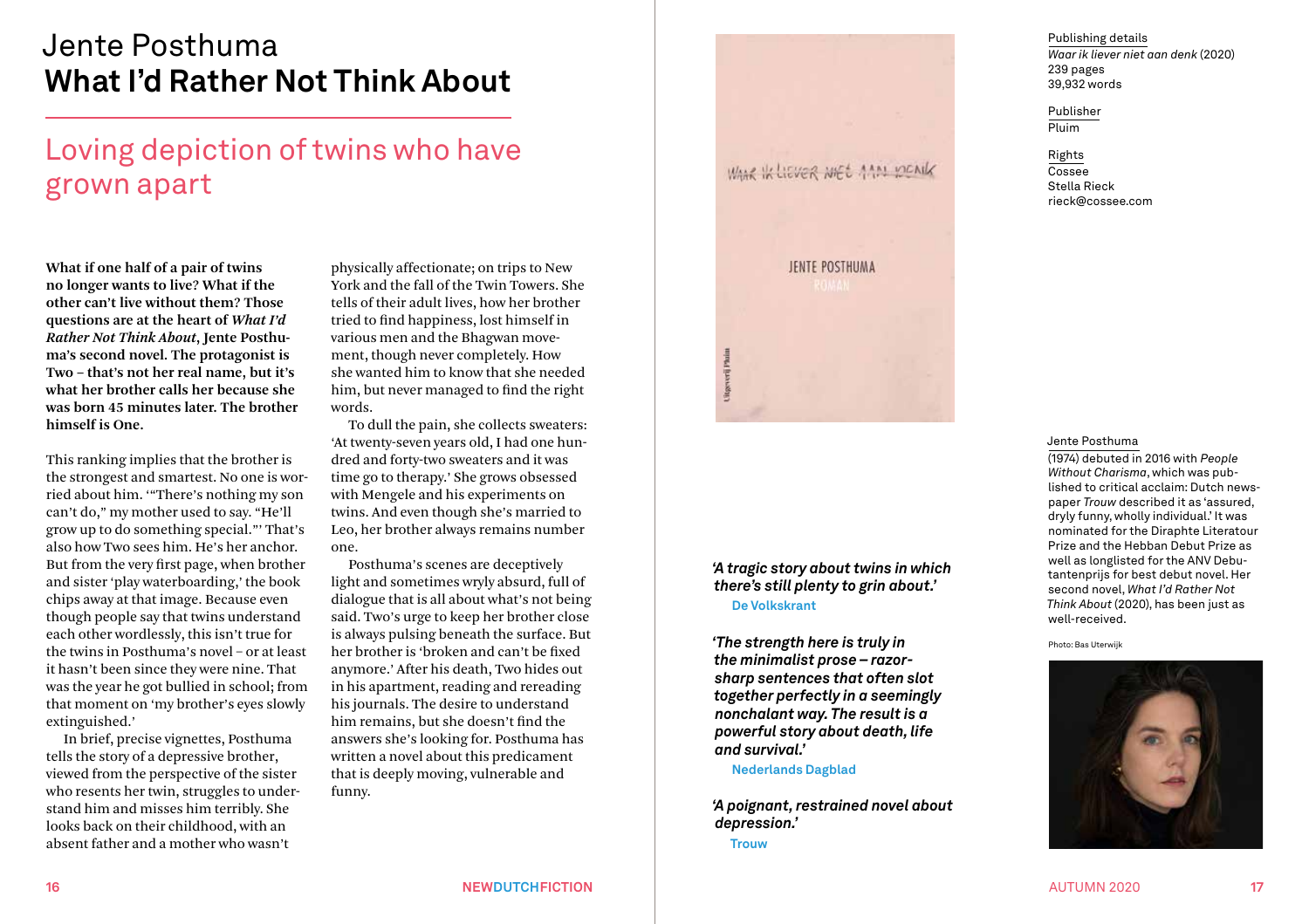# Ewoud Kieft **The Imperfected**

# Fundamental questions about free will, identity and the consequences of manipulation and nudging

**In historian Ewoud Kieft's sciencefiction novel, people are healthy and by and large fairly happy. Sexism, racism and physical decay are virtually extinct. Artificial intelligence has found its way into all aspects of society, and smart algorithms monitor and assist people as they go about their everyday lives.**

The nature of these algorithms is determined by the protocols of 'the Conglomerate,' a tech giant-cum-secret service. The system has rendered politics and religion superfluous; work has been automated, and many people are leading prosperous and peaceful lives. In this seemingly idyllic existence, the operating system Gena plays a central role. Gena is an application that serves as a custodian, teacher and parent figure all rolled into one – as well as being the narrator of Kieft's novel. Through Gena we get to know the protagonist of *The Imperfected*: Casimir Zeban or Cas, a somewhat adrift guy in his early thirties who relies on Gena for companionship, mental health support and even advice on his love life.

The novel becomes increasingly dystopian as the downsides of a world controlled by algorithms become apparent. The residents of the Conglomerate lead exceedingly comfortable lives, but they are also docile, unaccustomed to pain, emotionally impoverished. What

takes place beyond the network is carefully kept from them. And yet Cas finds himself growing dissatisfied with this unruffled existence after he encounters the 'Imperfected,' a group of misogynistic reactionaries who embrace physical decay as an expression of freedom. When Cas falls under their spell, disconnects from the network and disappears, Gena has to explain to the Conglomerate's Supervisory Board what has happened. Why was she unable to keep him from going down this road?

The novel's unique narrative perspective is its great strength. Gena's support and guidance is subtle and empathetic – she 'tries to avoid playing the role of judge and jury, an all-seeing institution which judges their actions and decisions'. Consequently, Gena does not have access to all of Cas' thoughts – he also has the option of turning off the app and being free from supervision for a while. Kieft makes clever use of this 'freedom', creating gaps in the story that make the reader empathize with both Gena and Cas and that raise fundamental questions about free will, identity and the unforeseen consequences of manipulation and nudging. Ewoud Kieft steers clear of easy answers. He explores the idea that manipulation and paternalism can also lead to regression and the rise of reactionary ideology. Gripping and ominously topical.



*'Playful and serious, Ewoud Kieft has a profound understanding of the eternal, universal struggle: the shadow sides of freedom and the essence of our individuality. An exceptionally intelligent, exciting debut.'* 

#### **Het Parool**

*'There's something exciting about sci-fi novels, because they confront you with the unknown, and done well – with the right mix of the familiar and the strange – they can have real literary merit. Ewoud Kieft's The Imperfected is one of those books [...] Kieft deftly juggles the opposing forces of the familiar and the strange.* 

**Trouw**

Publishing details *De onvolmaakten (2020)* 384 pages 88,574 words Sample translation available

Rights De Bezige Bij Marijke Nagtegaal m.nagtegaal@debezigebij.nl Uta Matten u.matten@debezigebij.nl

#### Ewoud Kieft

(1977) is a writer, historian and musician. Previously, he wrote *War Enthusiasm* and *The Banned Book*, respectively about the attraction of war and Nazism. Both books were shortlisted for the Libris History Prize. *The Imperfected* is his fiction debut.

Photo: Stephan Vanfleteren

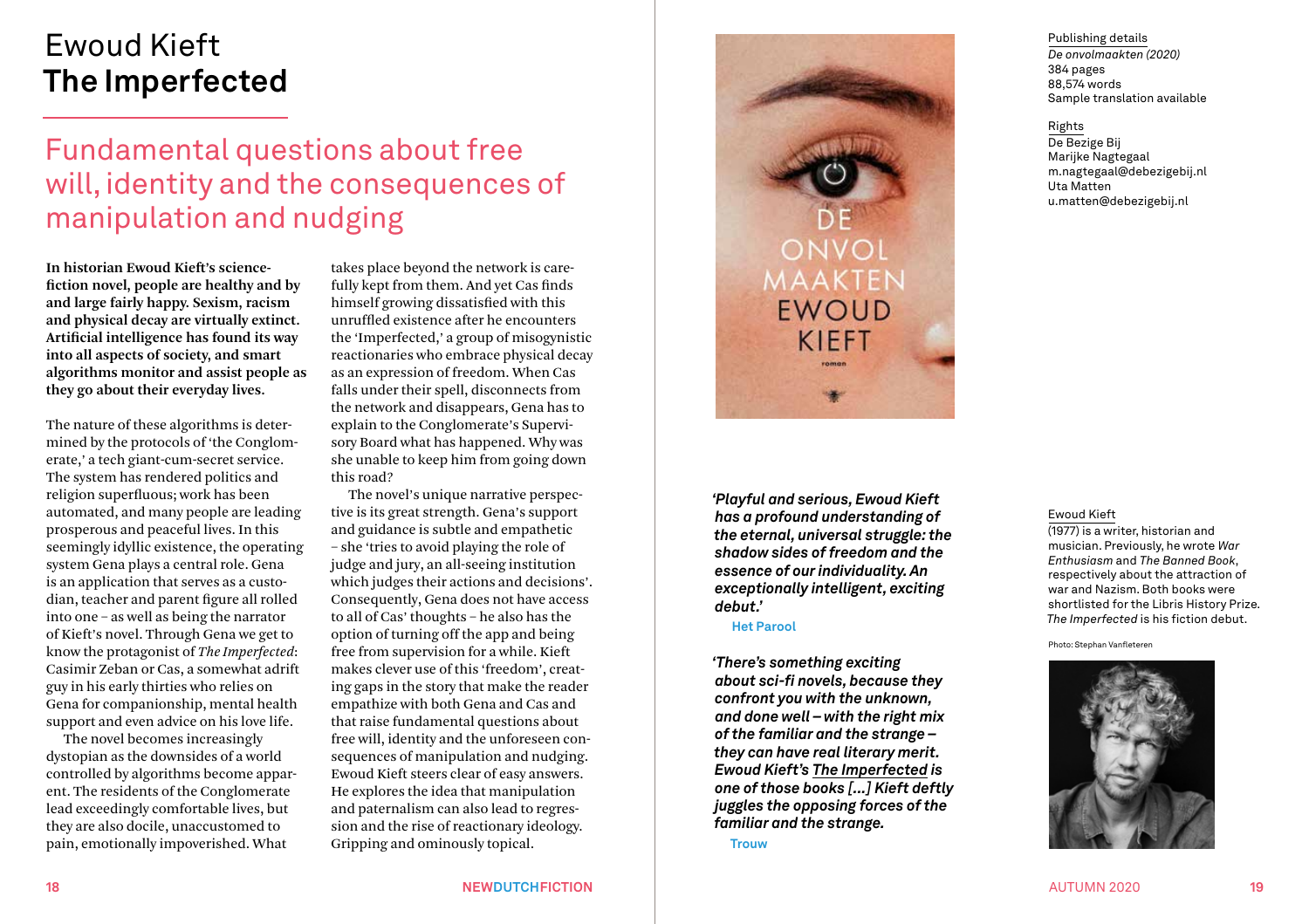# Cynthia McLeod **The Cost of Sugar**

# A timely and poignant bestseller from Suriname about rivalry, love and slavery

*The Cost of Sugar* **takes us to 18th-century Suriname, the heyday of the sugar trade. Set against a backdrop of historical events from the period, it tells the story of the sisters Sarith and Elizabeth. Their vastly different personalities end up having dramatic ramifications – for themselves, for the slaves around them and, by extension, for our understanding of Holland's slavery past.**

Who is the smartest sister? Who is the prettiest? At surface level, *The Cost of Sugar* is about the rivalry between the beautiful, spoiled Sarith and her more measured, considerate foster sister Elza. Growing up in the upper echelons of Surinamese society, on a plantation with many slaves, their overriding focus is on finding a suitable husband. But beneath that surface, their story touches on more profound, deep-seated issues.

When we first meet the sisters, the plantations are going through a period of upheaval. The soil is becoming barren, slaves are beginning to revolt and there is growing friction between the plantation owners about the sometimes gruesome punishments that are meted out to slaves. And it becomes apparent that things are more complex than they first appeared.

Sarith is Jewish: her ancestors were the first planters to settle in Suriname. They devoted their lives to building

up the plantations, and now they find themselves powerless as they watch their valuable investment drying up before their eyes. Sarith is in a similar predicament: despite her great beauty, she is having no luck finding a man. Elizabeth is the first to get married, to the ambitious, progressive Dutchman Rutger. They start a loving family in Paramaribo, Suriname's capital. Sarith is jealous and tries to seduce Rutger, but her egotism gets in the way. When she takes her despair out on Ashana, her stepfather's personal slave, it causes a rift with Elizabeth and Rutger.

But *The Cost of Sugar* is not just about the sisters and their lives. We also get to know Mini-Mini, Sarith's personal house slave, offering us a glimpse into the inhumane conditions in which the slaves are forced to live. We also see the revolt against slavery from multiple perspectives: that of the escaped slaves – the Maroons – themselves, and of the troops of reinforcements sent from the Netherlands to quell the uprising, but also that of those slaves who, in exchange for their freedom, are made to turn against their own people.

*The Cost of Sugar* is a compelling novel about interwoven, forgotten histories. Now especially, it deserves to be read by a wide audience.



**Ultgeveril Conserve** 

*'Cynthia McLeod's 1987 novel is a bestseller about several plantation families, rich in detail and the contradictions between master and slave, with people's love lives in the Dutch colony forming a key theme.'* 

**De Volkskrant**

*'What makes the novel even more valuable is its take on the complex and constantly shifting social dynamics of 18th-century Suriname. In her book McLeod shows the subtle hierarchies and codes of conduct that existed in Suriname during the heyday of plantation culture, where the weak links were and what ushered in its downfall.'*

**NRC Handelsblad**

# Publishing details

*Hoe duur was de suiker?* (1987) 292 pages 101,662 words 150,000 copies sold

#### Rights

De Geus Jolijn Spooren j.spooren@singeluitgeverijen.nl

#### Translated titles

*The Cost of Sugar*: Germany (Bastei Lübbe, 1998), Suriname (The Waterfront Press, 2007 in English) *Ma Rochelle passée:* Germany (Bastei Lübbe, 2000) *The free negress Elisabeth*: UK (Arcadia, 2008), Suriname (The Waterfront Press, 2004 in English), Netherlands (Conserve, 2015 in English)

#### Cynthia McLeod

(1936) grew up in Suriname as Cynthia Ferrier, the daughter of Johan Ferrier, the first president of post-independence Suriname. Her debut *The Cost of Sugar* catapulted her to instant literary fame in Suriname. Trained as a teacher, McLeod makes her knowledge of Surinamese history accessible to a broad audience. After her debut she wrote several other historical novels, including *The Free Negress Elisabeth: Prisoner of Colour* (2000), about Elisabeth Samson.

Photo: Chris van Houts



**20 CLASSIC NEWDUTCHFICTION** AUTUMN 2020 **21**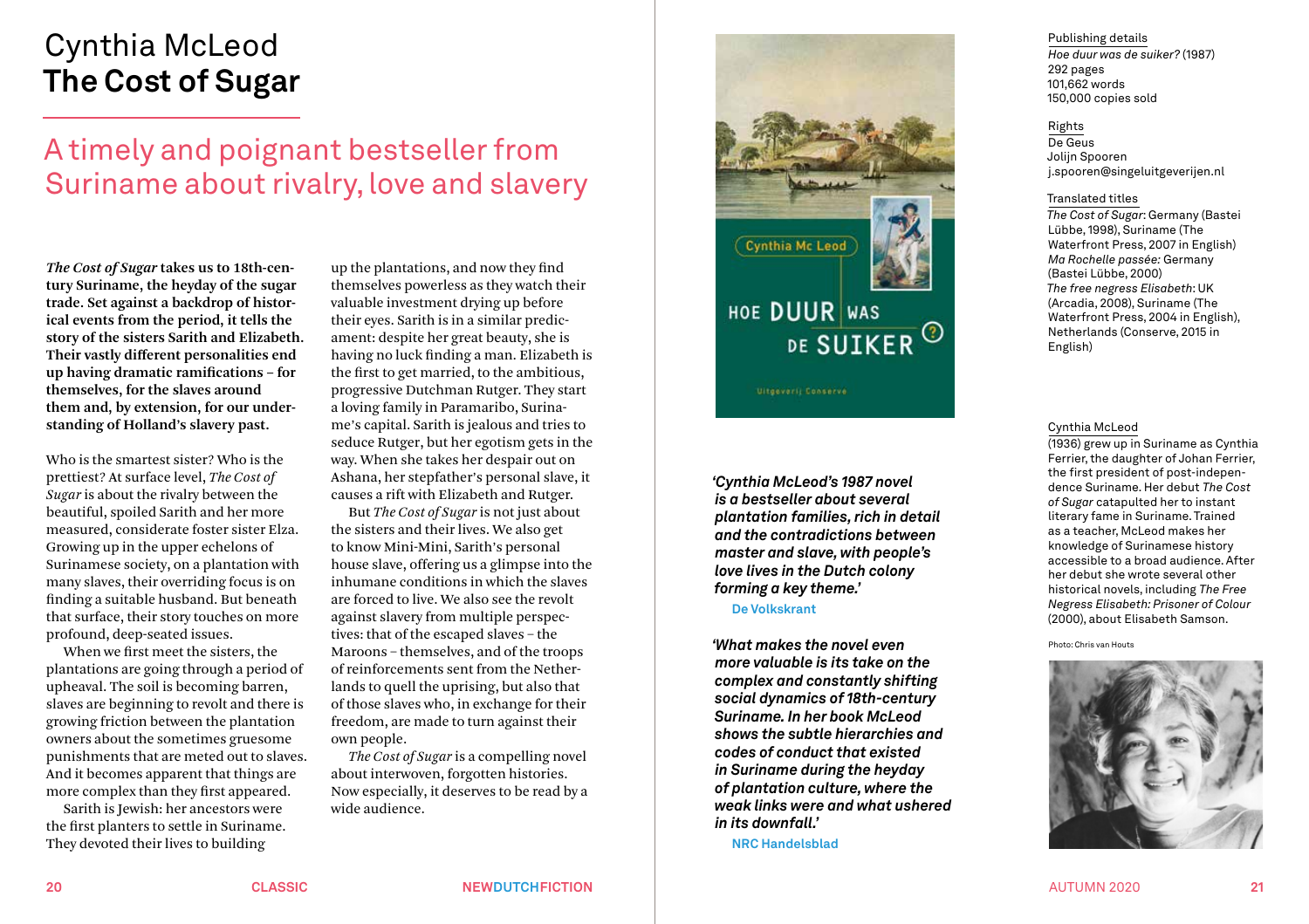# Laura van der Haar **Around Four Weeks**

# A young single mother faces an impossible decision amid a deadly pandemic

**What do you do when you're a single parent without a social safety net and you become sick with a highly contagious virus? Laura van der Haar aptly describes this predicament in her tense, claustrophobic Covid-19 thriller.**

Ida lives in Barcelona. She has a little girl named Joanes who is barely three months old. Ida is feeling short of breath and is afraid she has contracted the virus. She's almost completely on her own – she followed her boyfriend Rainer to Barcelona, but he took off not long after. She's renting a small apartment and doesn't know anyone except her yoga pal Nellie and a colleague from the bakery where she works. She doesn't feel at home here. She can't seem to get used to the culture or the climate. Though she doesn't know a lot of people in the Netherlands either – both of her parents are dead – the prospect of living in a village again and reconnecting with her grandmother, some friends from university and the girl who used to live next door to her was enough for her to start planning a move back home. But the virus has completely upended those plans.

It started with just sneezing, but a sore throat, muscle pain, a fever and nightmares are forcing Ida to realize she needs to get tested and treated. But who will take care of her sweet little girl? Van der

Haar describes with impressive empathy how Ida tries to stem her growing panic. With deft mastery of language, she crafts a tender portrait of a mother's all-encompassing love for her baby. It's both funny and moving how she has Ida use everyday words as terms of endearment for her daughter – 'my little tailgater,' 'my little oil tanker' – or how she describes the mixture of cold and warm air in that transitional time between winter and spring as '2-in-1 weather: vanilla custard with swirls of chocolate.'

Van der Haar slowly ratchets up the tension, creating an eerie, alienating atmosphere reminiscent of masters of suspense like Alfred Hitchcock or Roald Dahl. We're right there in Ida's head as she gets more and more anxious and paranoid. Is it all just a bad dream? And what role does her friend Nellie play in all this?



*'With the pace of a thriller, a surprising plot, profound empathy and poetic language, Van der Haar has given us the gift of the first fully-fledged corona novel.'* 

**Elsevier Weekblad** 

*'Van der Haar skillfully manipulates her readers.'* 

**Trouw**

*'Van der Haar is at her best when she puts us inside Ida's fraying mind.'* 

**NRC Handelsblad**

Publishing details *Een week of vier* (2020) 160 pages 41,000 words

Rights Podium Feline Streekstra fs@uitgeverijpodium.nl

#### Laura van der Haar

(b. 1982) won the Dutch Poetry Slam Championship and debuted as a poet with *Bodemdrang* (Digging In). In 2018, her debut novel *Het wolfgetal* (The Wolf Number) was published to critical acclaim.

Photo: Keke Keukelaar



**22 THRILLER NEWDUTCHFICTION** AUTUMN 2020 **23**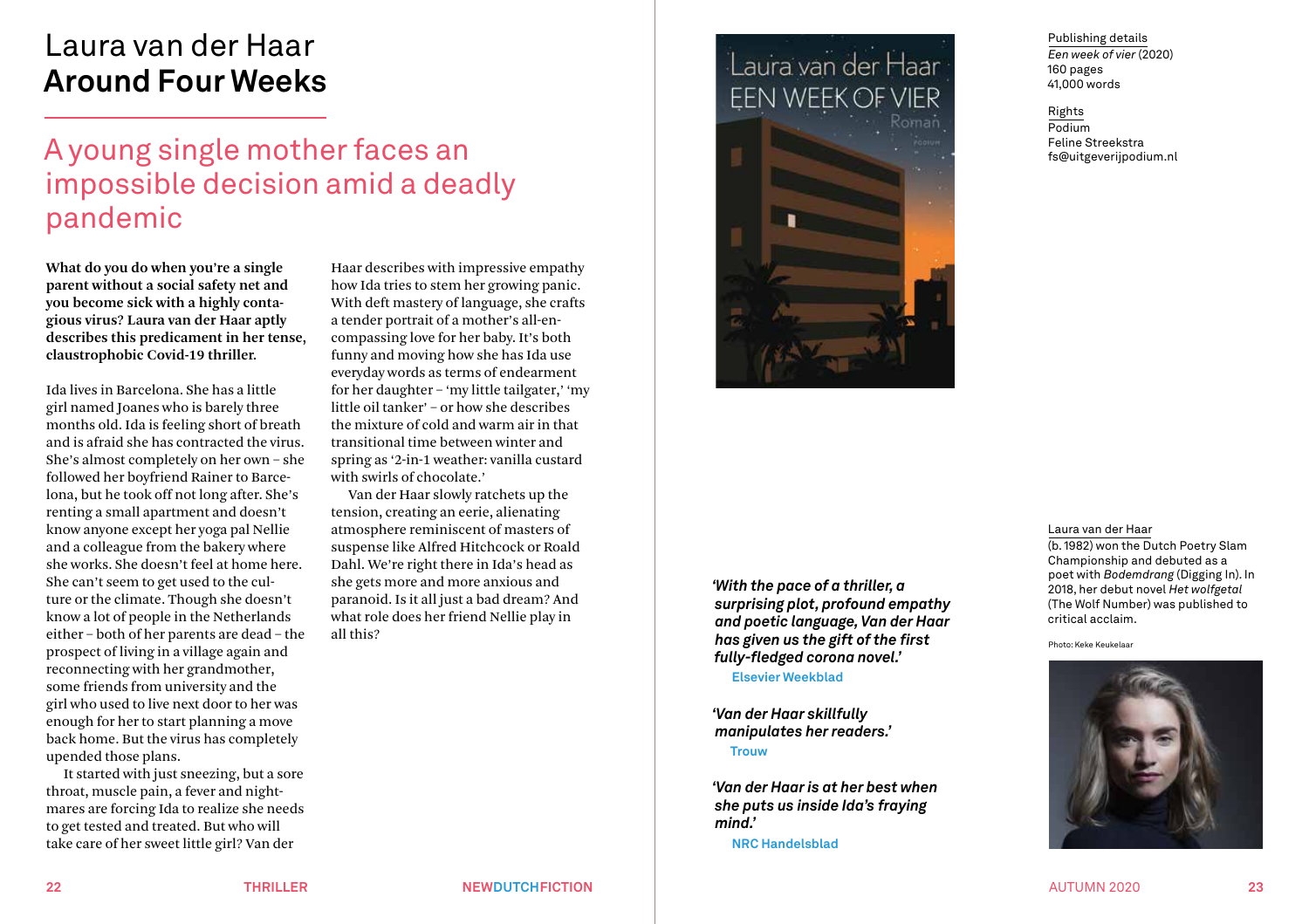# Dido Drachman **Swan Herders**

A gripping graphic novel about a lost childhood, masterfully painted in neon colors

**Even though she's just a teenager, Bettie has already witnessed a lot of poverty, abuse and neglect. But the discovery of an old videotape might change everything. After all, dreams of escape can help you rise above even the most toxic environments.**

Ever since Bettie's mother disappeared many years ago, she and her brother have been living with their incompetent and aggressive father. As she suffers his abuse, Bettie dreams of a way out. Her prayers are answered when she finds an old videotape with a recording of a Dutch game-show episode. Bettie is shocked to see that her mother is one of the contestants on the show. Though the end is cut off, Bettie is convinced that her mother won the game, and that she used the money to chase her dream: moving abroad and getting rich. Bettie embarks on a journey to find her mother. In doing so, she hopes to escape her own fate as well.

Presenting a widespread issue like child abuse in such fearless, bright colors is a bold choice – and something only a skilled storyteller can pull off. Dido Drachman succeeds marvelously. Her drawings glow like neon, lighting up a young girl's journey with optimism and hope.

#### Dido Drachman

(b. 1992) is one of the most exciting new talents on the Dutch comic-book scene. After earning a Bachelor's degree in Illustration, Drachman moved to Brussels, the comic-book capital of the world. After receiving her master's degree in Graphic Storytelling in 2019, Drachman exploded onto the European comic scene with her impressive debut graphic novel *Zwanendrifters* (Swan Herders, 2020). The book combines mature storytelling and bright watercolors, reminiscent of authors like Brecht Evens. Drachman's stories remind us that although life can be difficult, it is always full of color.





*'Swan Herders is a poetic book that gives a detailed account of the coming-of-age of a girl trying to escape her destiny. A subtle debut.'*  **Judith Vanistendael**

Publishing details *Zwanendrifters* (2020) 136 pages Full color

Rights **Scratch** Chris Mokken chris.mokken@scratchbooks.nl

*'Dido Drachman proves that the comic book format lends itself perfectly to visual poetry. She has the talent to let her drawings float like clouds in the sky – weightless, but chock-full of emotion.'* 

**Aimée de Jongh**



**24 GRAPHIC NOVEL NEWDUTCHFICTION** AUTUMN 2020 **25**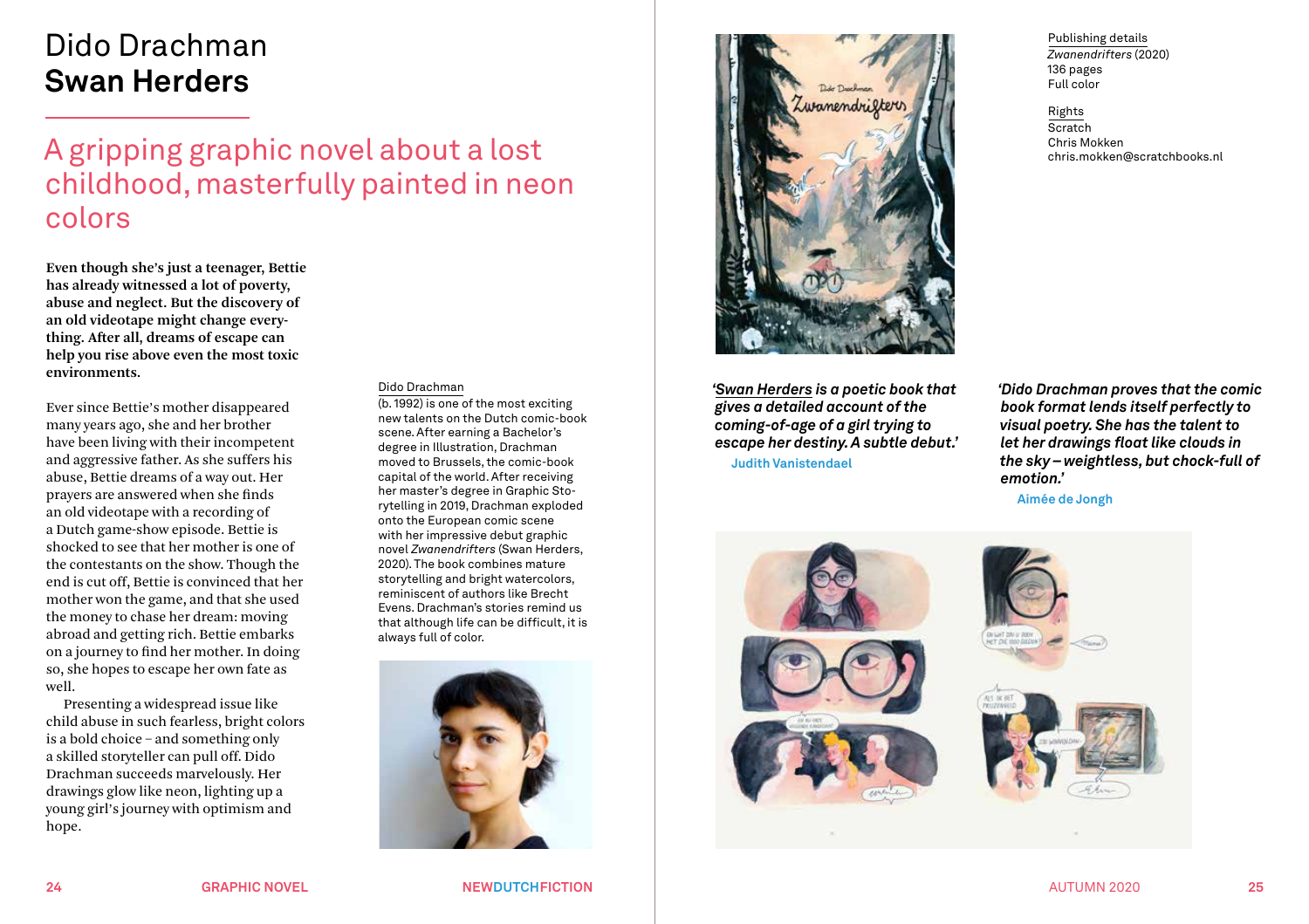# This is a selection of recently put translations from the Dutch.<br>For more information please got online database of translations:<br><u>en.vertalingendatabase.nl</u> **<sup>26</sup> NEWDUTCHFICTION** AUTUMN 2020 **<sup>27</sup>**TRANSLATIONS



Alfred Birney *The interpreter from Java*

Translated into English by David Doherty for Head of Zeus, 2020



Jeroen Brouwers *"Indijska" trilogija. Potonulo; Prigušeno crveno; Potop* 

Translated into Serbian by Olivera Petrović van der Leeuw for Futura, 2020



Martin Michael Driessen *Folyók*

Translated into Hungar ian by Anikó Daróczi for Gondolat, 2020

This is a selection of recently published translations from the Dutch. For more information please go to our



Rob van Essen *Der gute Sohn*

Translated into German by Ulrich Faure for Homonculus Verlag, 2020



Marga Minco *Das bittere Kraut. Eine kleine Chronik* 

Translated into German



Pieter Waterdrinker *Tschaikowskistraße 40*

Translated into German by Ulrich Faure for Matthes & Seitz, 2020



by Marlene Müller-Haas for Arco Verlag, 2020



Milan Hulsing *L' attentat (*Graphic novel)

Translated into French by Daniel Cunin for La Boîte à Bulles, 2020

## HOLENDERSKA **DZIEWCZYNA** POWIEŚĆ o bliznach zostawionych <sup>E</sup> <sup>U</sup> RO PE <sup>A</sup> <sup>N</sup> U N I O N PR <sup>I</sup> <sup>Z</sup> <sup>E</sup> <sup>F</sup> O <sup>R</sup> <sup>L</sup> <sup>I</sup> <sup>T</sup> <sup>E</sup> <sup>R</sup> AT <sup>U</sup> <sup>R</sup> <sup>E</sup> Marente de Moor NOWA SERIA BELETRYSTYCZNA MARENTE DE MOOR WARD A SERIA BELETRYSTYCZNA MARENTE DE MOOR WARD A SERIA BELETRYSTYC

Marente de Moor *Holenderska dziewczyna*

Translated into Polish by Ryszard Turczyn for Relacja, 2020



Marieke Lucas Rijneveld *Qui sème le vent* 

Translated into French by Daniel Cunin for Buchet Chastel, 2020



Joost de Vries *Leurs ailes de géants* 

Translated into French by Emmanuèle Sandron for Les Escales, 2020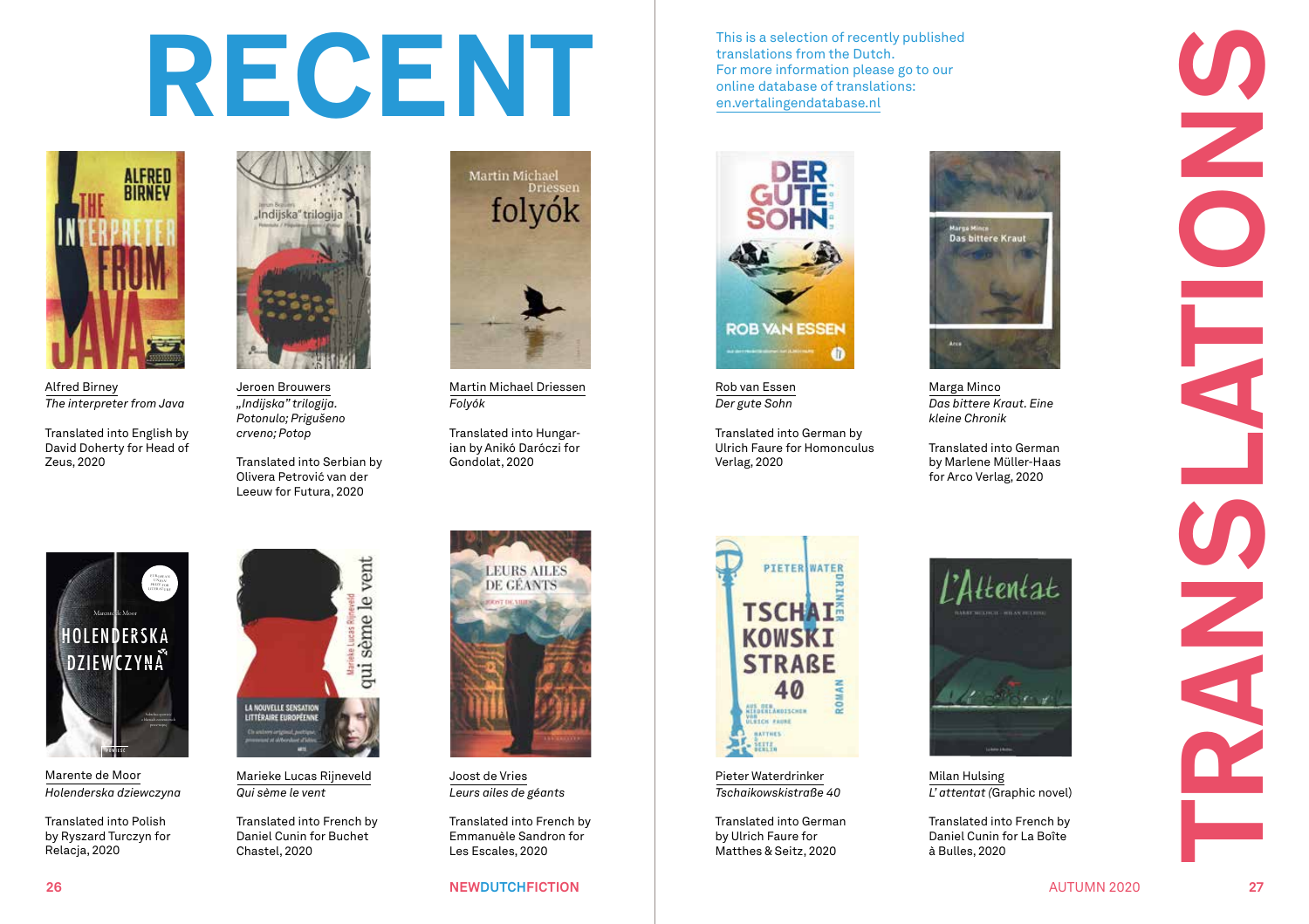New Dutch Fiction is distributed to international editors and publishers. Please contact us if you would like to be included on our mailing list.

#### Editors

Dick Broer, Barbara den Ouden, Tiziano Perez, Victor Schiferli, Claudia di Palermo

#### Contributions

Esther op de Beek, Dick Broer, Marlies Hoff, Aimée de Jongh, Andrea Kluitmann, Janita Monna, Barbara den Ouden, Claudia di Palermo, Jeroen Vullings

#### Advisory panel

Esther op de Beek, Margot Dijkgraaf, Arjen Fortuin, Andrea Kluitmann, Caroline Reeders

Translation Emma Rault

Cover photo Hellen van Meene

Printing Jos Morree Fine Books / Wilco Art Books

Design Philip Stroomberg Nederlands Letterenfonds www.letterenfonds.nl post@letterenfonds.nl  $t + 31 (0)205207300$ 

Postbus /PO Box 16588 NL–1001 RB Amsterdam

Visiting address: Nieuwe Prinsengracht 89 1018 VR Amsterdam

Nederlands<br>Netterenfonds dutch foundation for literature

# CONTACT NO